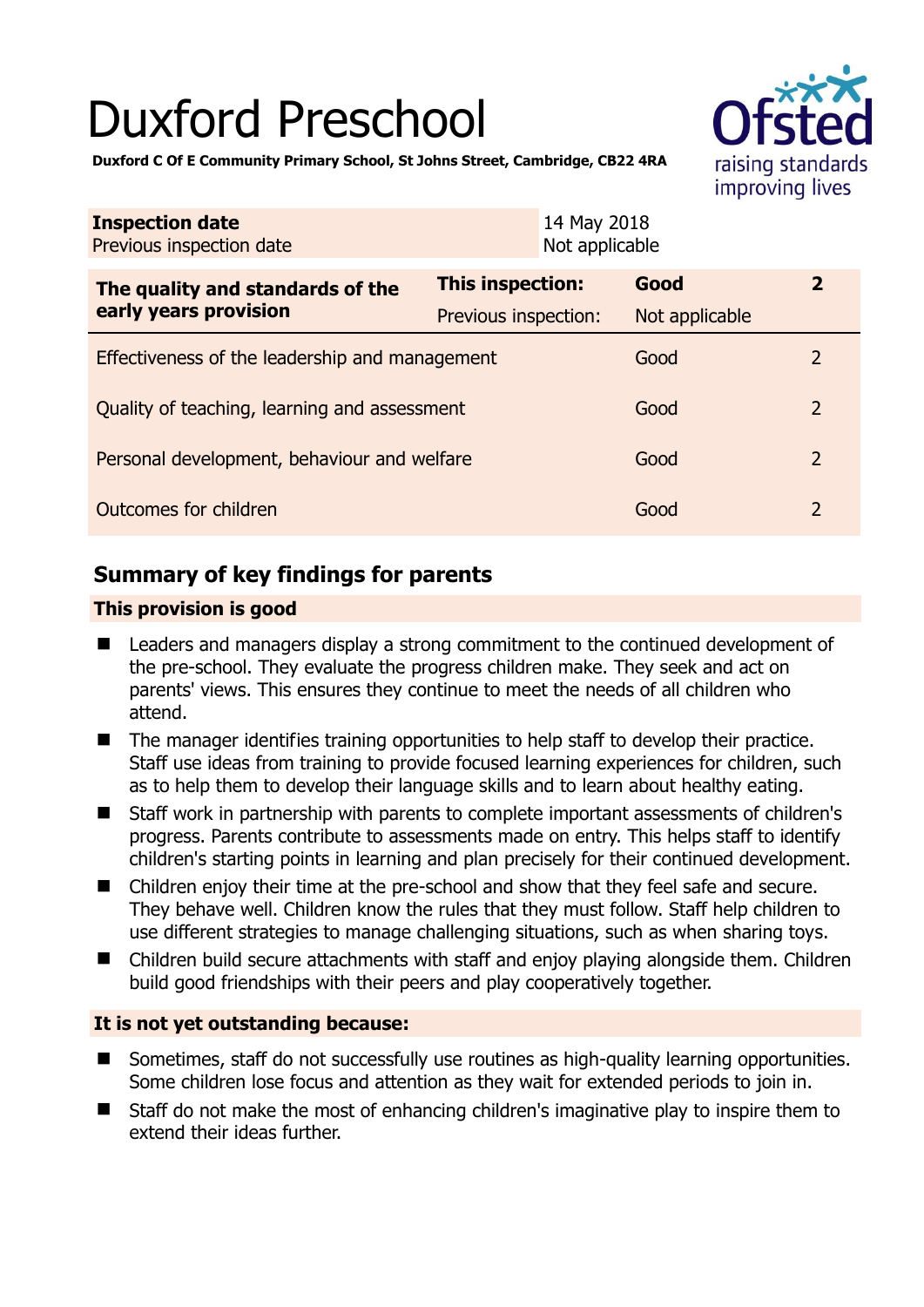# **What the setting needs to do to improve further**

#### **To further improve the quality of the early years provision the provider should:**

- $\blacksquare$  review the planning and organisation of routines so that all children consistently experience high-quality learning opportunities
- build on children's strong imagination during spontaneous play to promote their high levels of sustained engagement in activities.

## **Inspection activities**

- $\blacksquare$  The inspector observed the quality of teaching during activities indoors and outdoors, and assessed the impact this has on children's learning.
- The inspector spoke with staff and children during the inspection.
- The inspector completed a joint observation with the pre-school manager.
- The inspector held a meeting with the nursery pre-school manager. She looked at relevant documentation and evidence of the suitability of staff working in the preschool.
- The inspector spoke to a number of parents during the inspection and took account of their views.

#### **Inspector**

Julie Meredith-Jenkins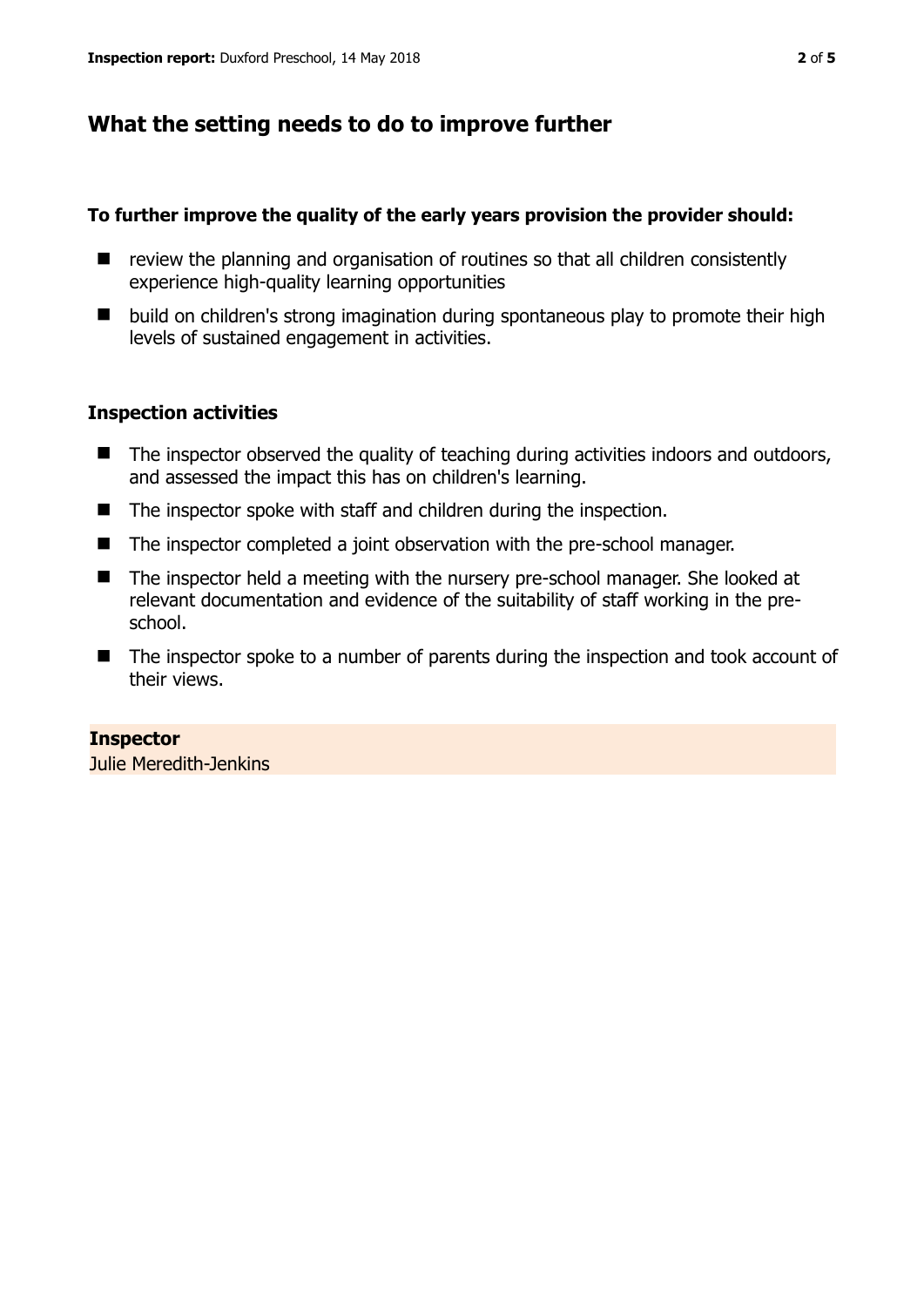## **Inspection findings**

#### **Effectiveness of the leadership and management is good**

Safeguarding is effective. Staff know how to identify signs that a child may be at risk of harm. They know how to report their concerns. The manager follows robust procedures and deals with any concerns quickly and decisively. She ensures that only those suitable to work with children do so. She checks on staff's continued suitability and ensures that they keep their safeguarding knowledge up to date. The manager monitors staff performance effectively. Staff have regular opportunities to discuss their practice and to share their ideas for how to develop provision further. The manager strives to build strong partnerships with parents. She implements a wide range of strategies to secure parents' involvement in the pre-school and in children's learning.

#### **Quality of teaching, learning and assessment is good**

Children show a strong interest in developing their literacy skills. They frequently access books from the wide range available to them. They are eager to engage in stories when staff read to them and demonstrate good listening skills. Children independently access writing materials to support their early writing skills. Younger children enjoy filling and pouring water from different containers to develop their physical skills. Staff encourage children to use technology. They explain to children how to use photographic equipment to record their achievements. Children listen and follow staffs' instructions. Staff commentate on what children do and introduce new vocabulary for them to hear. Children go on to use the vocabulary in context as they play.

#### **Personal development, behaviour and welfare are good**

Staff focus strongly on helping children to adopt healthy lifestyles. They promote healthy eating and teach children how to make healthy choices. Staff make good use of the allotment to teach children where healthy food comes from. Children participate in cooking activities and take recipes home to continue their learning. Children have daily access to physical play opportunities. Staff closely supervise children outdoors and encourage them to take small risks, such as when they access large play equipment. Children are encouraged to be independent and take on responsibility. They carry equipment to the allotment and source their own chairs when they sit for lunch. They clear away their plates afterwards. Children confidently move around the setting and select what they want to do.

#### **Outcomes for children are good**

Children make good progress from their starting points. The manager uses additional funding effectively to address any gaps in children's learning, such as some children's language development. The strong focus on children's social and emotional development helps them to develop good social skills and behaviours. They listen and respond to staff, and are kind to their friends. Children develop important skills to help them to successfully progress to the next stage in their learning, such as school.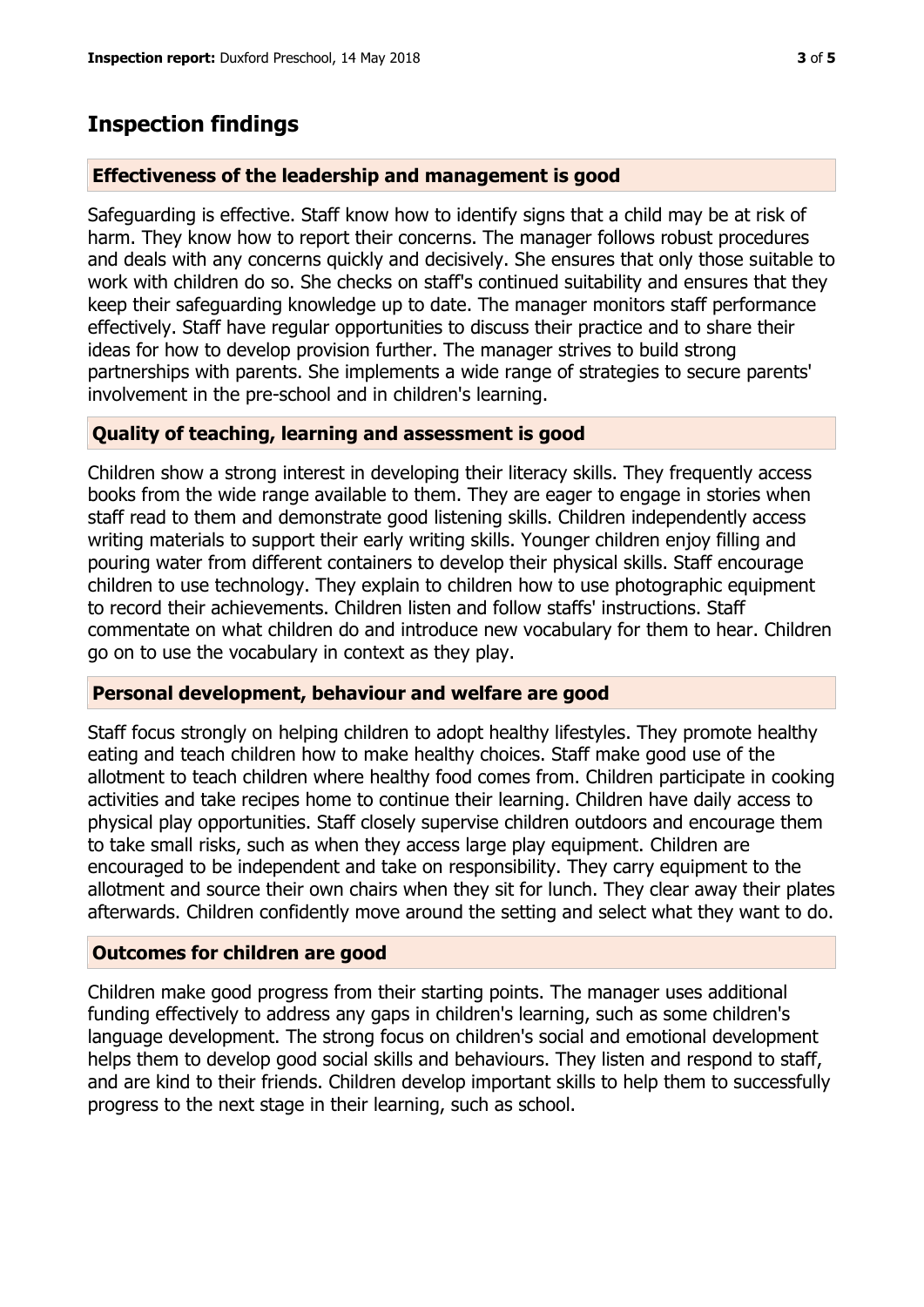# **Setting details**

| Unique reference number                             | EY500863                 |
|-----------------------------------------------------|--------------------------|
| <b>Local authority</b>                              | Cambridgeshire           |
| <b>Inspection number</b>                            | 1055121                  |
| <b>Type of provision</b>                            | Sessional provision      |
| Day care type                                       | Childcare - Non-Domestic |
| <b>Registers</b>                                    | Early Years Register     |
| Age range of children                               | $2 - 4$                  |
| <b>Total number of places</b>                       | 20                       |
| Number of children on roll                          | 45                       |
| <b>Name of registered person</b>                    | Duxford Preschool CIO    |
| <b>Registered person unique</b><br>reference number | RP906493                 |
| Date of previous inspection                         | Not applicable           |
| <b>Telephone number</b>                             | 01223 830459             |

Duxford Preschool registered in 2016. The pre-school employs nine members of childcare staff. Of these, six hold appropriate early years qualifications at level 3 or above, including one with early years professional status, one with early years teacher status and one apprentice who holds an appropriate qualification at level 2. The pre-school opens from Monday to Friday during term time only. Sessions are from 9am to 3pm. The pre-school provides funded early education for two-, three- and four-year-old children.

This inspection was carried out by Ofsted under sections 49 and 50 of the Childcare Act 2006 on the quality and standards of provision that is registered on the Early Years Register. The registered person must ensure that this provision complies with the statutory framework for children's learning, development and care, known as the early years foundation stage.

Any complaints about the inspection or the report should be made following the procedures set out in the guidance 'Complaints procedure: raising concerns and making complaints about Ofsted', which is available from Ofsted's website: www.gov.uk/government/organisations/ofsted. If you would like Ofsted to send you a copy of the guidance, please telephone 0300 123 4234, or email enquiries@ofsted.gov.uk.